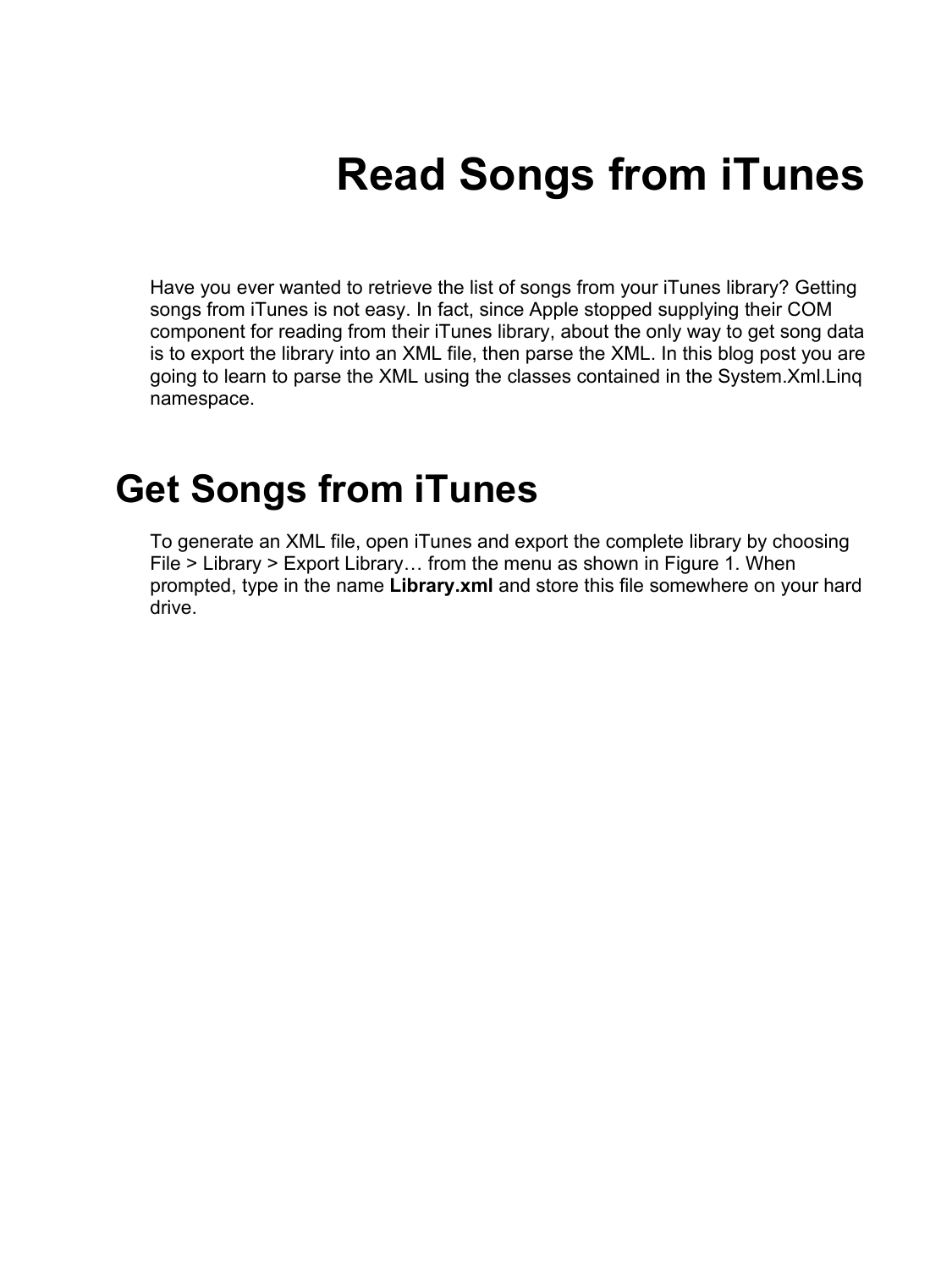|      |                                     |                                              |      |          |                    |        |                                       | ⊚                                                  |  |  |
|------|-------------------------------------|----------------------------------------------|------|----------|--------------------|--------|---------------------------------------|----------------------------------------------------|--|--|
| File | Edit                                | Song                                         | View | Controls | Account            | Help   |                                       |                                                    |  |  |
|      | New<br><b>Edit Rules</b>            | <b>Close Window</b>                          |      |          | ≯<br>Ctrl+W        |        | mer                                   |                                                    |  |  |
|      |                                     | Add File to Library<br>Add Folder to Library |      |          | $Ctrl + O$         |        | 7                                     |                                                    |  |  |
|      |                                     | <b>Burn Playlist to Disc</b>                 |      |          |                    |        |                                       | avs the Fool                                       |  |  |
|      | Library                             |                                              |      |          |                    | X      |                                       | <b>Turn On Genius</b>                              |  |  |
|      | <b>Devices</b>                      | Home Sharing                                 |      |          |                    | ><br>> | Organize Library<br>Consolidate Files |                                                    |  |  |
|      | Open Stream                         |                                              |      |          | $Ctrl + U$         |        |                                       | Export Library                                     |  |  |
|      | Subscribe to Podcast                |                                              |      |          |                    |        |                                       | Import Playlist                                    |  |  |
|      | Show in Windows Explorer<br>Convert |                                              |      |          | $Ctrl + Shift + R$ | >      |                                       | Export Playlist<br>Show Duplicate Items            |  |  |
|      | Page Setup<br>Print                 |                                              |      |          | $Ctrl + P$         |        |                                       | <b>Get Album Artwork</b><br><b>Get Track Names</b> |  |  |
|      | Exit                                |                                              |      |          |                    |        |                                       |                                                    |  |  |

<span id="page-1-0"></span>Figure 1: Export your iTunes to an XML file.

#### **iTunes XML**

If you open the Library.xml file using Notepad++ or some other editor that reads large files, you should see a structure that looks like the following.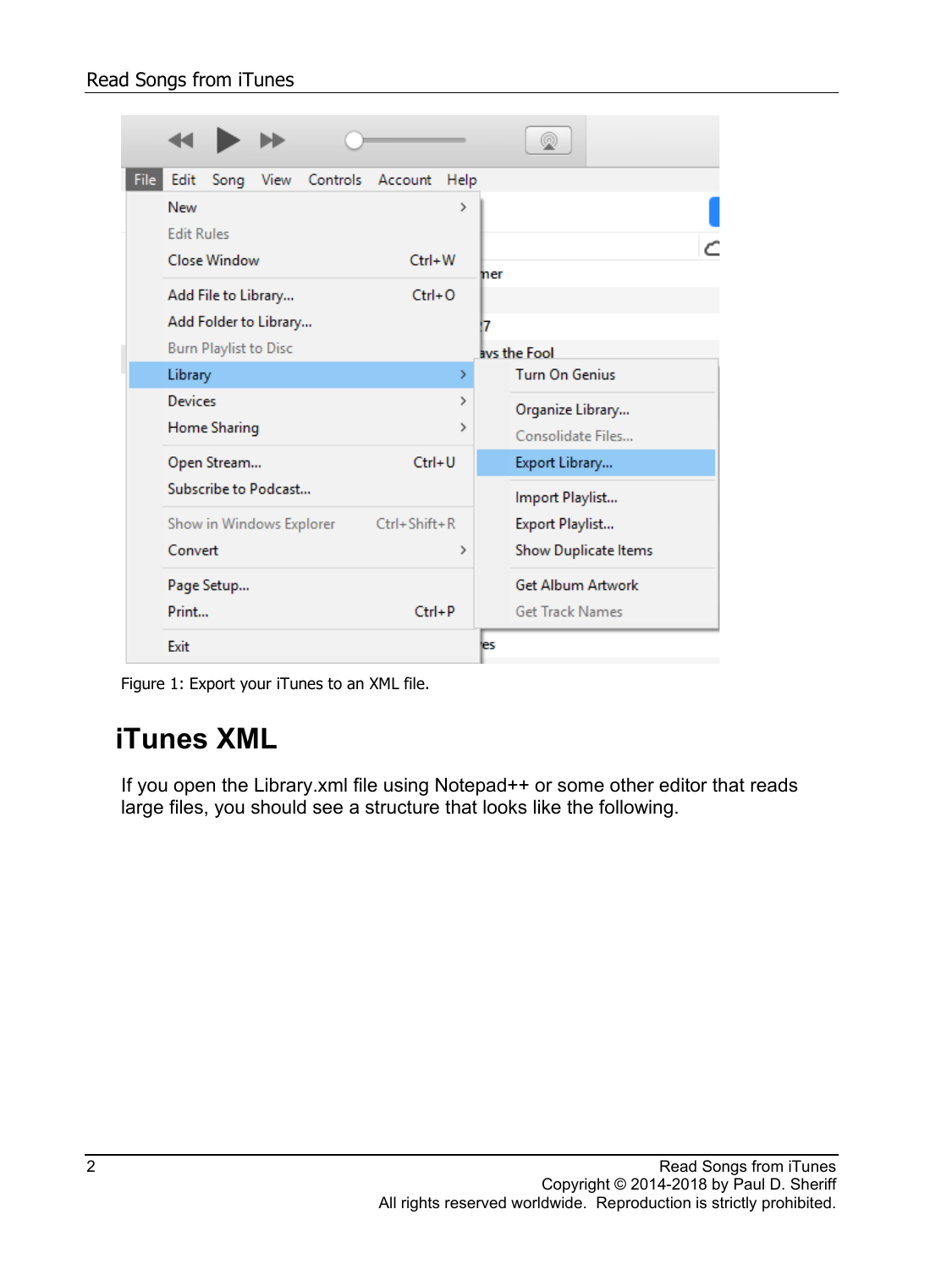```
<?xml version="1.0" encoding="UTF-8"?>
<!DOCTYPE plist PUBLIC "-//Apple Computer//DTD PLIST 1.0//EN" 
"http://www.apple.com/DTDs/PropertyList-1.0.dtd">
<plist version="1.0">
   <dict>
     <key>Major Version</key>
     <integer>1</integer>
     <key>Minor Version</key>
     <integer>1</integer>
     <key>Date</key>
     <date>2018-08-07T13:36:15Z</date>
     <key>Application Version</key>
     <string>12.8.0.150</string>
     <key>Features</key>
     <integer>5</integer>
    <key>Show Content Ratings</key>
    <true/ <key>Music Folder</key>
     <string>file://localhost/P:/Music/</string>
     <key>Library Persistent ID</key>
     <string>0472F8AA57FD57AE</string>
     <key>Tracks</key>
     <dict>
      <key>3063</key>
       <dict>
         <key>Track ID</key>
         <integer>16445</integer>
         <key>Name</key>
         <string>When I'm Gone</string>
         <key>Artist</key>
         <string>3 Doors Down</string>
         <key>Album Artist</key>
         <string>3 Doors Down</string>
         <key>Composer</key>
         <string>Brad Arnold/C. "DJ Smooth" Henderson/Matt 
Roberts/Todd Harrell</string>
         <key>Album</key>
         <string>Away From The Sun</string>
         <key>Genre</key>
         <string>Rock</string>
         <key>Kind</key>
         <string>AAC audio file</string>
         <key>Size</key>
         <integer>4298973</integer>
         <key>Total Time</key>
         <integer>261919</integer>
        <key>Disc Number</key>
         <integer>1</integer>
         <key>Disc Count</key>
         <integer>1</integer>
         <key>Track Number</key>
         <integer>1</integer>
         <key>Year</key>
         <integer>2002</integer>
         <key>Date Modified</key>
         <date>2013-06-11T21:24:14Z</date>
```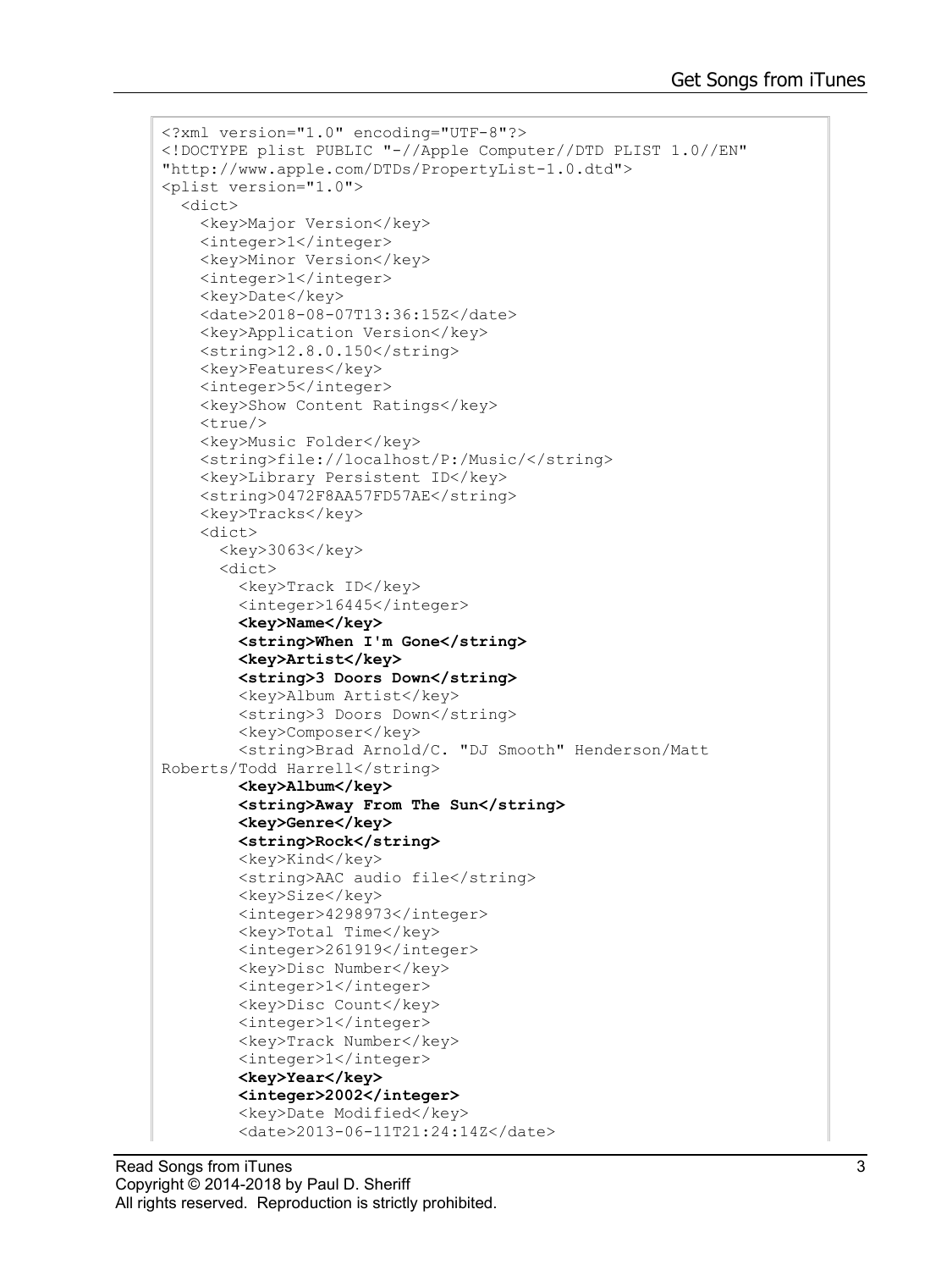<key>Date Added</key> <date>2017-08-30T01:53:27Z</date> <key>Bit Rate</key> <integer>128</integer> <key>Sample Rate</key> <integer>44100</integer> <key>Play Count</key> <integer>54</integer> <key>Play Date</key> <integer>3572238134</integer> <key>Play Date UTC</key> <date>2017-03-13T13:22:14Z</date> <key>Skip Count</key> <integer>2</integer> <key>Skip Date</key> <date>2014-06-18T12:51:59Z</date> <key>Rating</key> <integer>80</integer> <key>Album Rating</key> <integer>80</integer> <key>Album Rating Computed</key>  $<$ true $/$ > <key>Normalization</key> <integer>5347</integer> <key>Artwork Count</key> <integer>1</integer> <key>Persistent ID</key> <string>AACFF77027CEFA7F</string> <key>Track Type</key> <string>File</string> **<key>Location</key> <string> file://localhost/P:/Music/3%20Doors%20Down/ Away%20From%20The%20Sun/01%20When%20I'm%20Gone.m4a </string>** <key>File Folder Count</key> <integer>4</integer> <key>Library Folder Count</key> <integer>1</integer> </dict> // Repeat <key> and <DICT> elements for each song  $<$ key>3064 $<$ /key> <dict> // Song information here </dict> </dict> </dict> </plist>

The XML that is generated is not very well structured. All song information is stored as sibling elements under a <dict> element. To retrieve the song name for instance, you first need to locate the <key>Name</key> element, then go to the next node to retrieve the song name.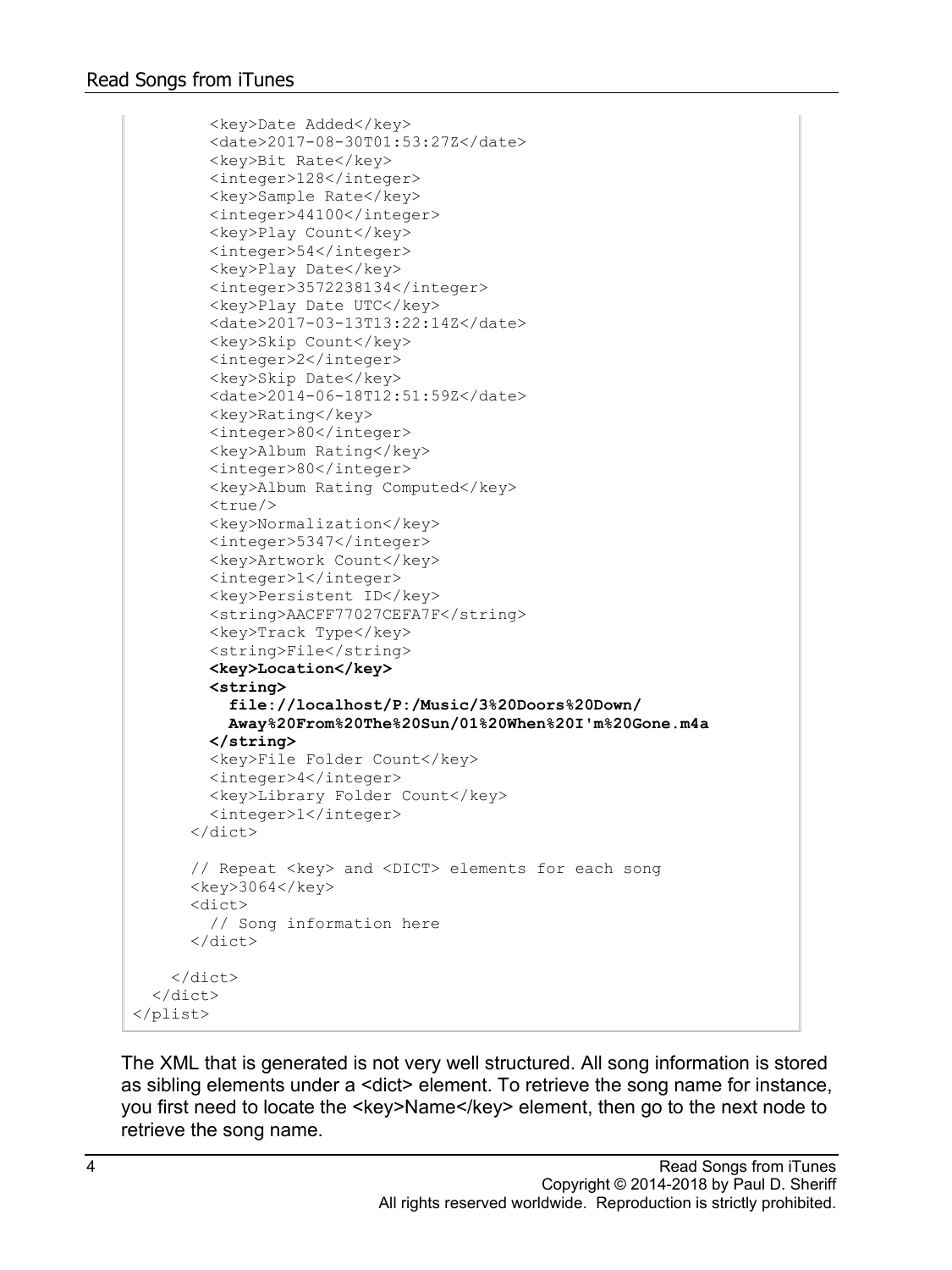When you look at the XML data you sometimes see that some of the fields have percent signs (%), followed by some numbers, in them. In some fields, Apple converts spaces to a "%20", but they don't in others. They also convert backslashes to forward slashes. Ampersands  $(8)$  are converted to " $8#38$ ;" and so on. Since these characters could show up a song name, artist, album, and especially in the physical path and file name you are going to need a method to convert these characters into human-readable characters. You are going to build a method to perform this conversion.

### **Apple iTunes Class Library**

Now that you understand the format of the XML file produced by iTunes, it is time to create a class library to read the song data from this file. Create a new C# class library in Visual Studio named **AppleTunesLibrary**. Into this library add two C# classes named **Song** and **AppleSongReader**. The Song class contains properties to hold the song data you wish to retrieve from the XML file. The AppleSongReader class contains properties and methods used to read the XML file. You can see the overall structure of these classes in [Figure 2.](#page-5-0)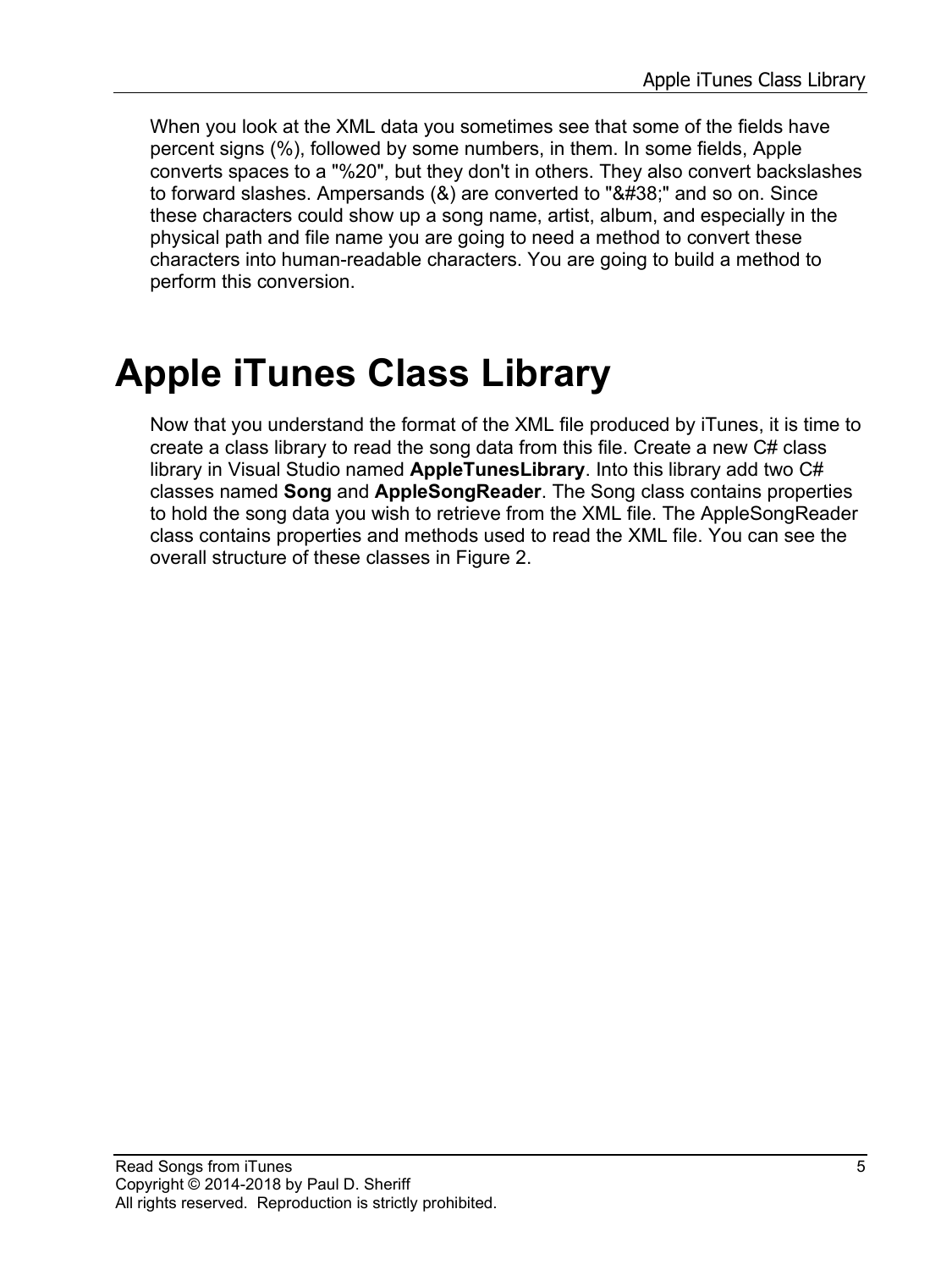

Figure 2: The overall structure of the AppleTunesLibrary.

#### <span id="page-5-0"></span>**Song Class**

Add several properties to the Song class to represent many of the various elements in the XML file. Feel free to add more or less properties depending on what you wish to see from your iTunes library.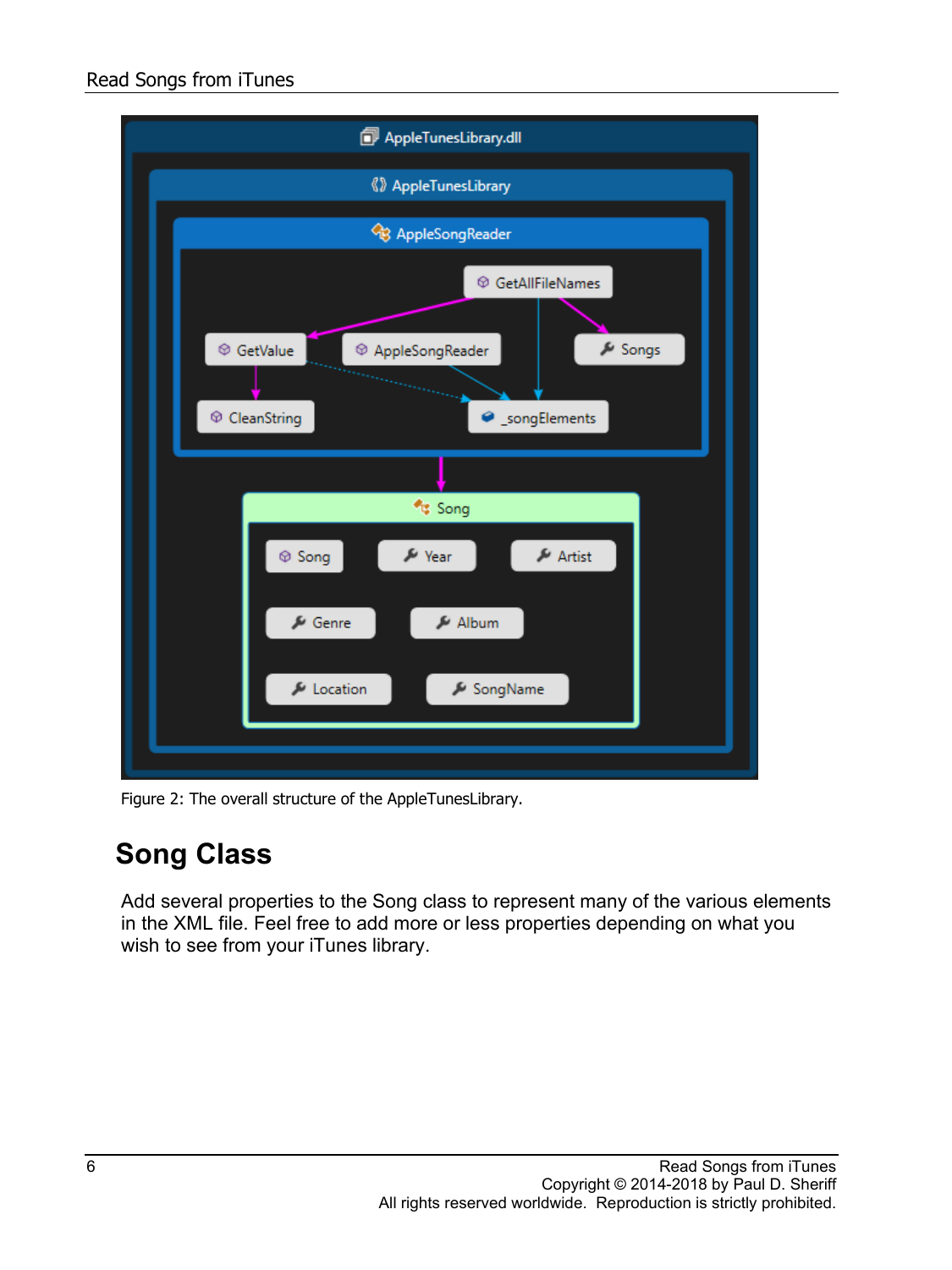```
public class Song
{
 public string SongName { get; set; }
  public string Artist { get; set; }
  public string Album { get; set; }
  public string Genre { get; set; }
 public int Year { get; set; }
 public string Location { get; set; }
}
```
#### **Apple Song Reader Class**

The AppleSongReader class the following properties and methods within it.

| <b>Properties</b> | <b>Description</b>                                                                                                                                 |
|-------------------|----------------------------------------------------------------------------------------------------------------------------------------------------|
| Songs             | Holds a generic list of Song objects.                                                                                                              |
| _songElements     | A list of XElement objects that represent all elements of one song.                                                                                |
| <b>Methods</b>    | <b>Description</b>                                                                                                                                 |
| GetAllSongs       | Call this method by passing in a full path and file name to the library.xml file<br>exported from iTunes. This method fills in the Songs property. |
| GetValue <t></t>  | Pass in a key to locate, and this method returns the value for that key.                                                                           |
| CleanString       | Pass in the value from the XML and this method converts all special characters<br>to human-readable characters.                                    |

Let's build this class little by little. First, build the overall structure for this class so it looks like the following.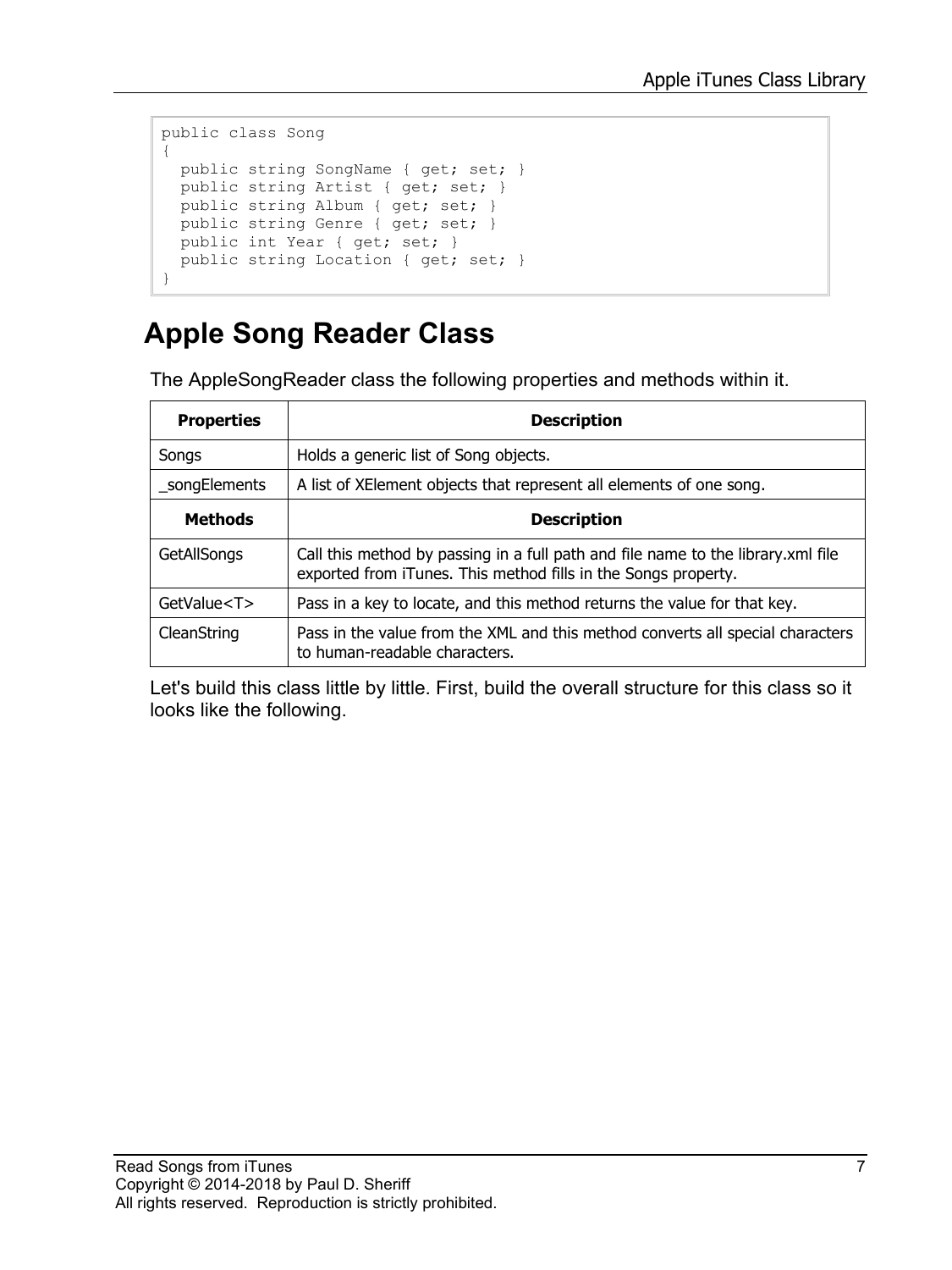```
public class AppleSongReader
{
   public List<Song> Songs { get; set; }
  protected List<XElement> songElements = null;
   public virtual List<Song> GetAllSongs(string libraryFile)
   {
     return this.Songs;
   }
   protected virtual T GetValue<T>(string keyName, T defaultValue)
   {
     T ret;
     return ret;
   }
   protected virtual string CleanString(string value)
   {
     return value;
   }
}
```
#### **The CleanString() Method**

Next, fill in the CleanString() method. This method performs several Replace() methods on the string value passed in. Each Replace() method looks for the special characters such as "%20" and converts them to a human readable character. Feel free to add additional conversions for any special characters you find in your song list.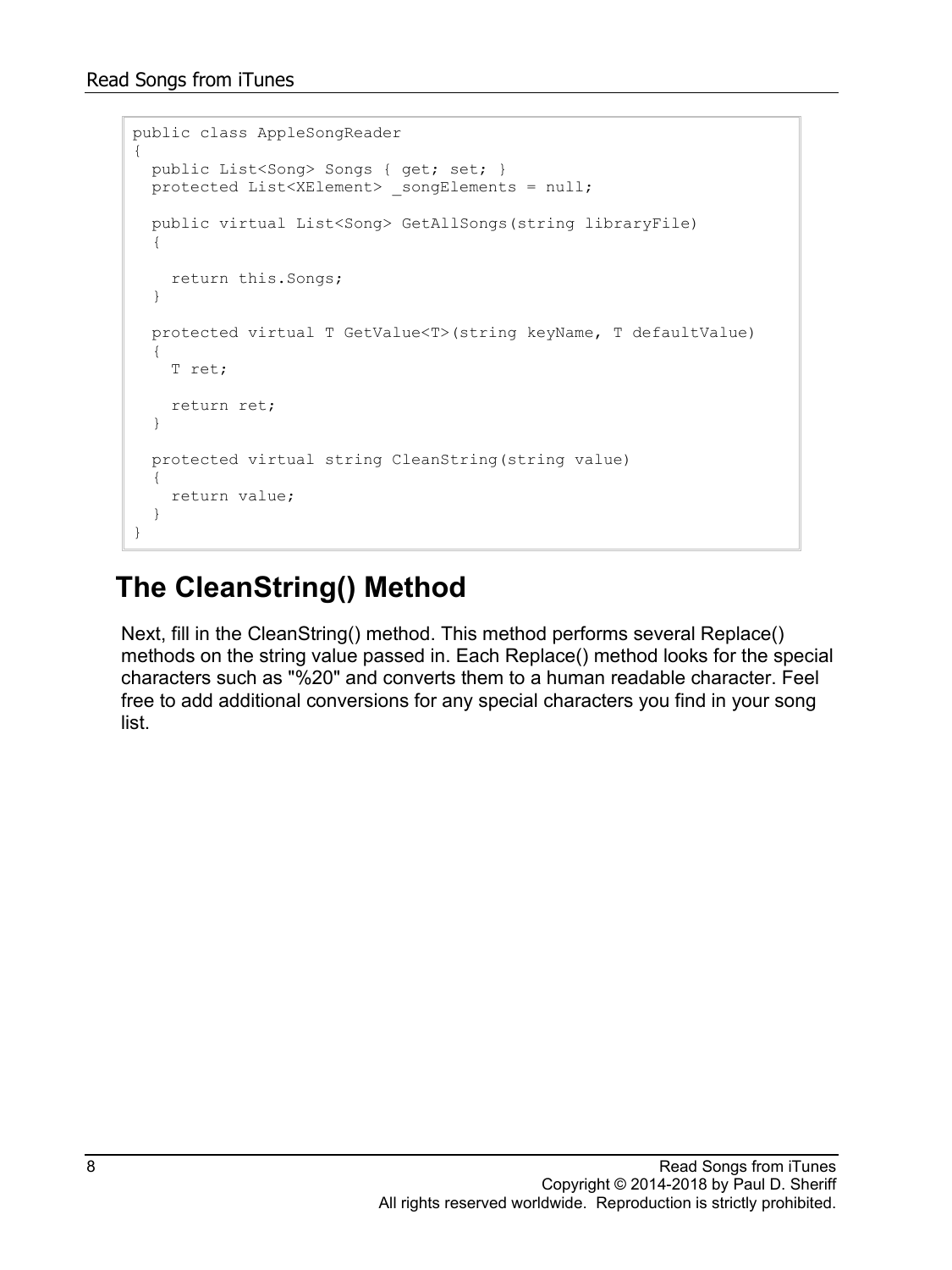```
protected virtual string CleanString(string value)
{
   return value.Replace("file://localhost/", "")
               .Replace("%20", " ")
               .Replace("/", @"\")
              .Replace("\text{amp}; ", "\text{w}")
              .Replace("&", "&")
               .Replace("<", "<")
               .Replace(">", ">")
                .Replace("%23", "#")
                .Replace("%25", "%")
                .Replace("%5B", "[")
               .Replace("%5D", "]")
                .Replace("%C2%AD", "----")
                .Replace("%C2%A1", "¡")
                .Replace("%C3%A0", "à")
                .Replace("%C3%A1", "á")
                .Replace("%C3%A4", "ä")
                .Replace("%C3%A8", "è")
               .Replace("%C3%A9", "é")
               .Replace("%C3%AD", "í")
                .Replace("%C3%AF", "ï")
                .Replace("%C3%B3", "ó")
                .Replace("%C3%B6", "ö")
                .Replace("%C3%BC", "ü")
                .Replace("%C3%9F", "ß")
                .Replace("%C5%91", "ő")
                .Replace("%E5%B9%BD", "幽")
               .Replace("%E5%A5%B3", "女");
}
```
#### **The GetValue<T>() Method**

The GetValue() method is responsible for locating the <key> element, and returning the value found in the next element. For example, if you have following XML:

```
<key>Name</key>
<string>When I'm Gone</string>
```
To retrieve the song name you call the GetValue() method using the following code:

song.SongName = GetValue<string>("Name", "Unknown Name");

In the above code snippet, what is placed into the SongName property is the value "When I'm Gone". The second parameter passed into this method is a value to return if the key is not found. Below is the code you should write in the GetValue() method.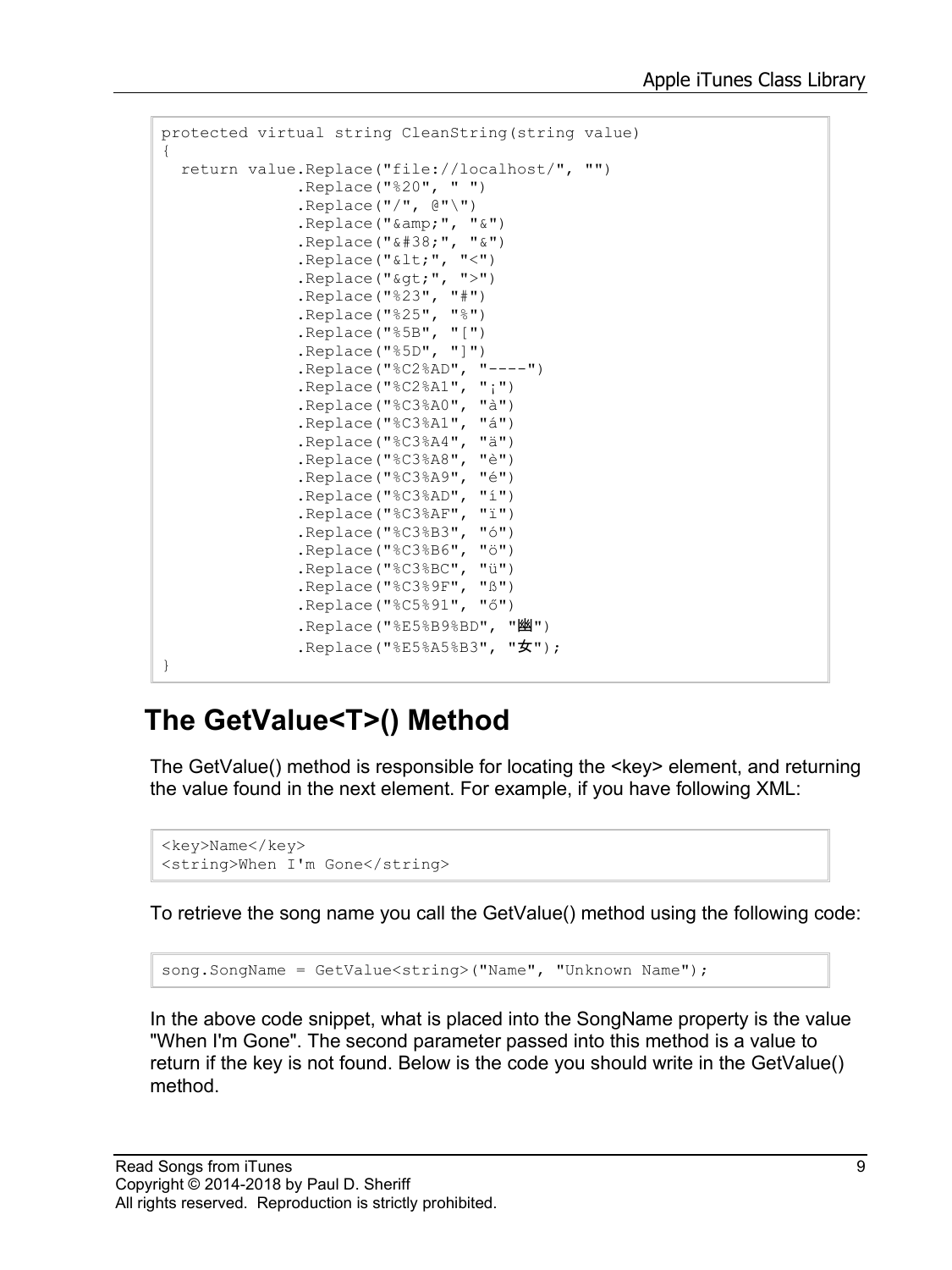```
protected virtual T GetValue<T>(string keyName, T defaultValue)
{
   T ret;
   string value = null;
   XElement elem;
   // Attempt to locate key
  elem = \text{songElements.Find}(k \implies k.Value == keyName);if (elem != null) {
     // Get value from next sibling node and clean it up
    value = CleanString(((XElement)elem.NextNode).Value);
   }
   // Convert value into return type
   if (value != null) {
     try {
     ret = (T)Convert. ChangeType(value, typeof(T));
     }
     catch {
     ret = (T) defaultValue; }
   }
   else {
    ret = defaultValue;
   }
   return ret;
}
```
#### **The GetAllSongs() Method**

Now that you have the supporting methods created, it is time to build the GetAllSongs() method. Add the code shown below to the GetAllSongs() method. An explanation for this method follows the code.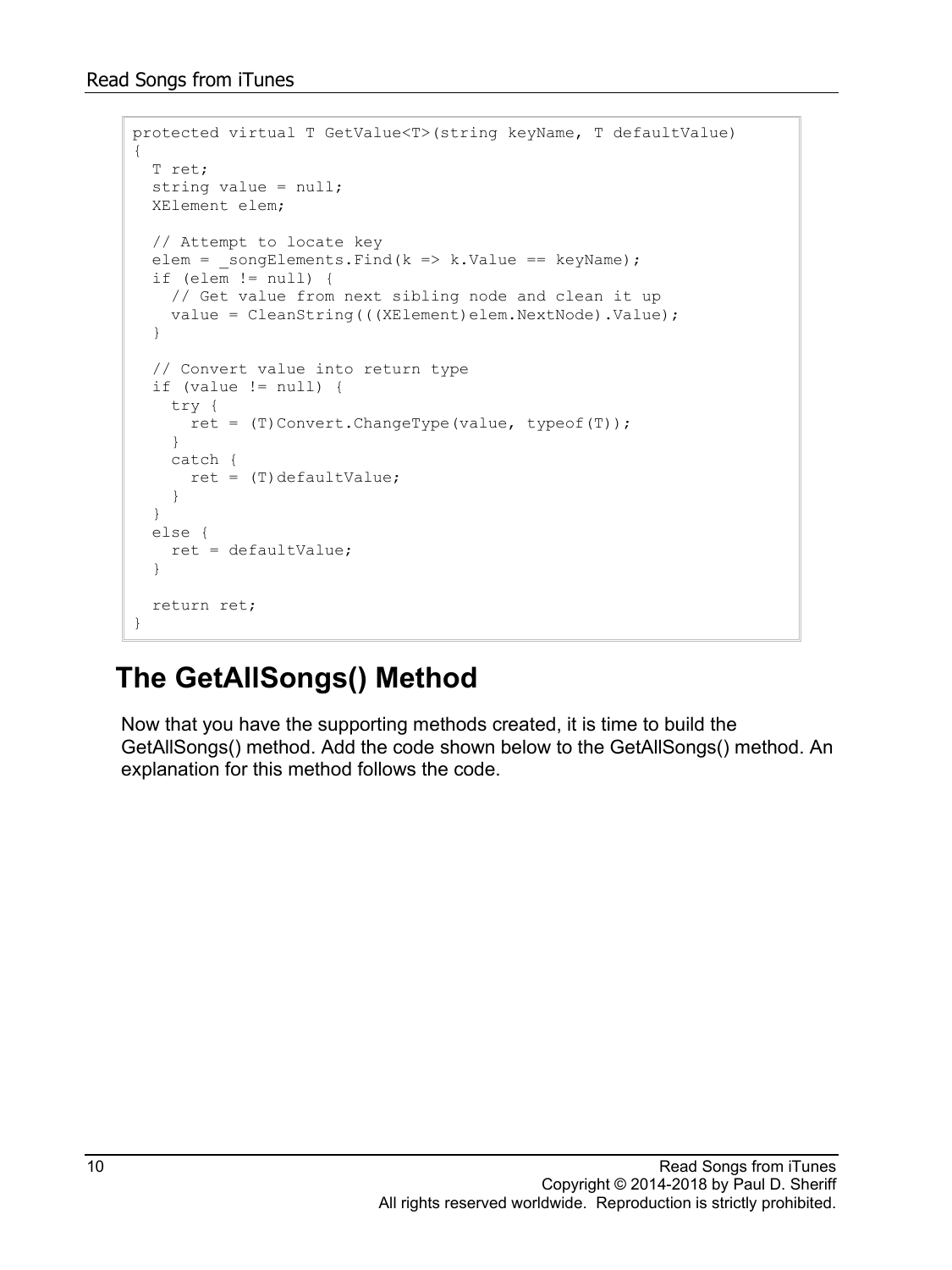```
public virtual List<Song> GetAllSongs(string libraryFile)
{
 Song song = null;
  // Load iTunes XML library
  XElement doc = XElement.Load(libraryFile);
   // Create song collection
  Songs = new List<Song>();
   // Get all songs
   IEnumerable<XElement> songs =
           from dict in doc.Elements("dict")
                             .Elements("dict")
                            .Elements("dict")
           select dict;
   foreach (XElement songNode in songs) {
     // Get all children elements for song
   songElements = songNode.Elements().ToList();
     // Get song information
    song = new Song();
 song.SongName = GetValue<string>("Name", "Unknown Name");
 song.Artist = GetValue<string>("Artist", "Unknown Artist");
 song.Album = GetValue<string>("Album", "Unknown Album");
 song.Genre = GetValue<string>("Genre", "Unknown Genre");
    song.Year = GetValue<int>("Year", 1900);
     song.Location = GetValue<string>("Location", "Unknown 
Location");
     // Add song to collection
     this.Songs.Add(song);
   }
  // Sort songs by artist
   Songs = Songs.OrderBy("Artist").ToList();
  return this.Songs;
```
The first thing this method does it to load the library XML file using the XElement.Load() method.

```
// Load iTunes XML library
XElement doc = XElement.Load(libraryFile);
```
Next, you locate all songs by reading all the third <dict> elements in the XML document object. You can use LINQ to XML to select all elements and place them into a variable named *songs*.

}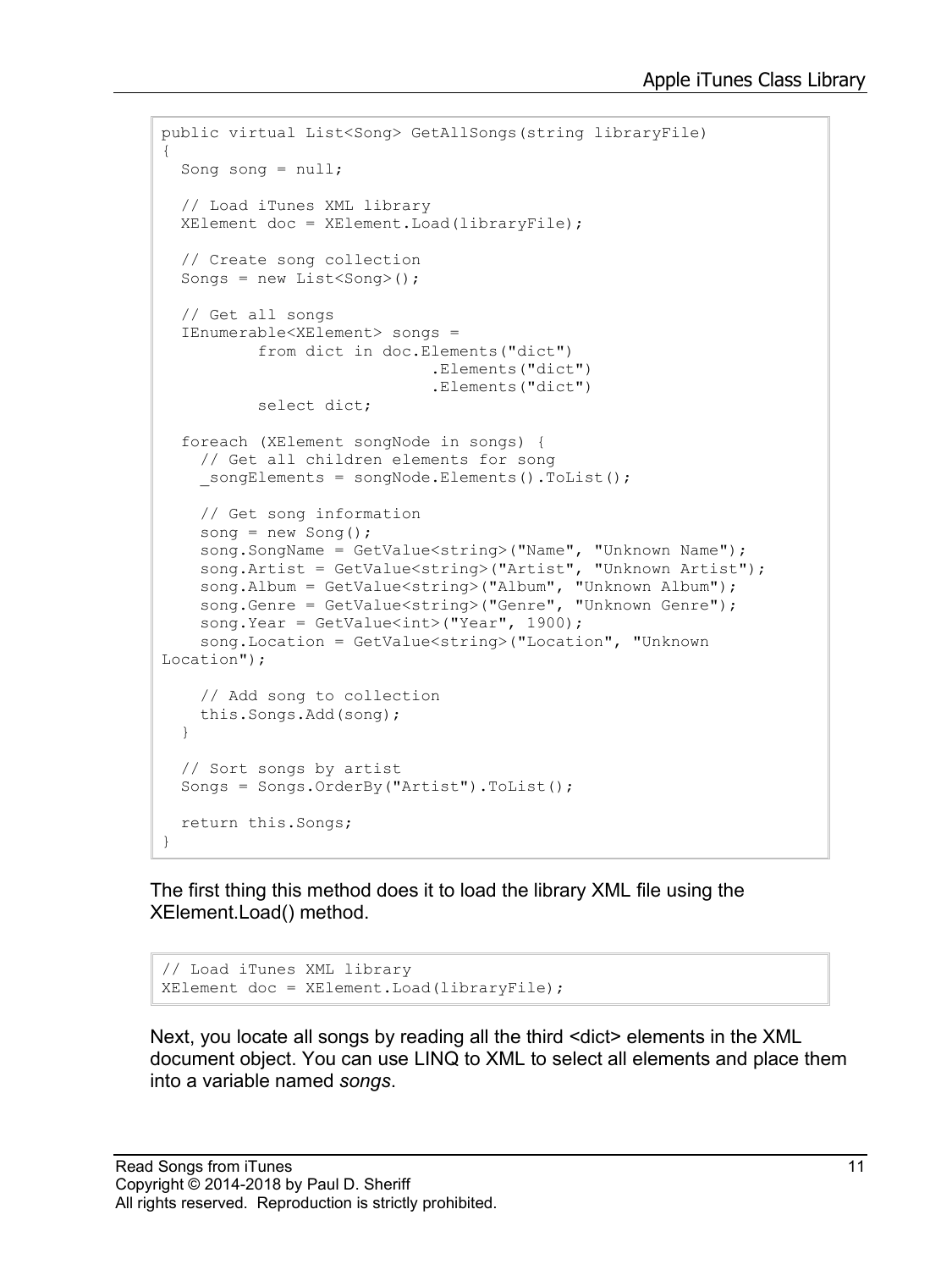```
// Get all songs
IEnumerable<XElement> songs =
        from dict in doc.Elements("dict")
                       .Elements("dict")
                         .Elements("dict")
         select dict;
```
With the list of elements in the *songs* variable, iterate over those elements using a foreach statement.

```
foreach (XElement songNode in songs) {
  // Get all children elements for song
 songElements = songNode.Elements().ToList();
  // Get song information
 song = new Song();
 song.SongName = GetValue<string>("Name", "Unknown Name");
 song.Artist = GetValue<string>("Artist", "Unknown Artist");
 song.Album = GetValue<string>("Album", "Unknown Album");
 song.Genre = GetValue<string>("Genre", "Unknown Genre");
 song.Year = GetValue<int>("Year", 1900);song.Location = GetValue<string>("Location", "Unknown Location");
  // Add song to collection
  this.Songs.Add(song);
}
```
Within the foreach loop, retrieve all child XElement objects from the current song node. Assign this list of elements to the field named *\_songElements*. This field is used in the GetValue() method to locate the key and value from the sibling XML elements. A new Song object is created and the data from each element is filled into the corresponding properties. The newly created Song object is added to the Songs list, and this logic is repeated for each song in the XML.

After all songs have been loaded into the Songs list, sort the list by the Artist property. Sorting is performed using the OrderBy() method. This method comes from the System.Linq.Dynamic.dll. Add this DLL to your class library project using the NuGet Package Manager.

```
// Sort songs by artist
Songs = Songs.OrderBy("Artist").ToList();
```
## **WPF Application**

To try out this new class library you just created, add a new WPF project to your solution. Create a new WPF window to display all your song data like that shown in [Figure 3.](#page-12-0)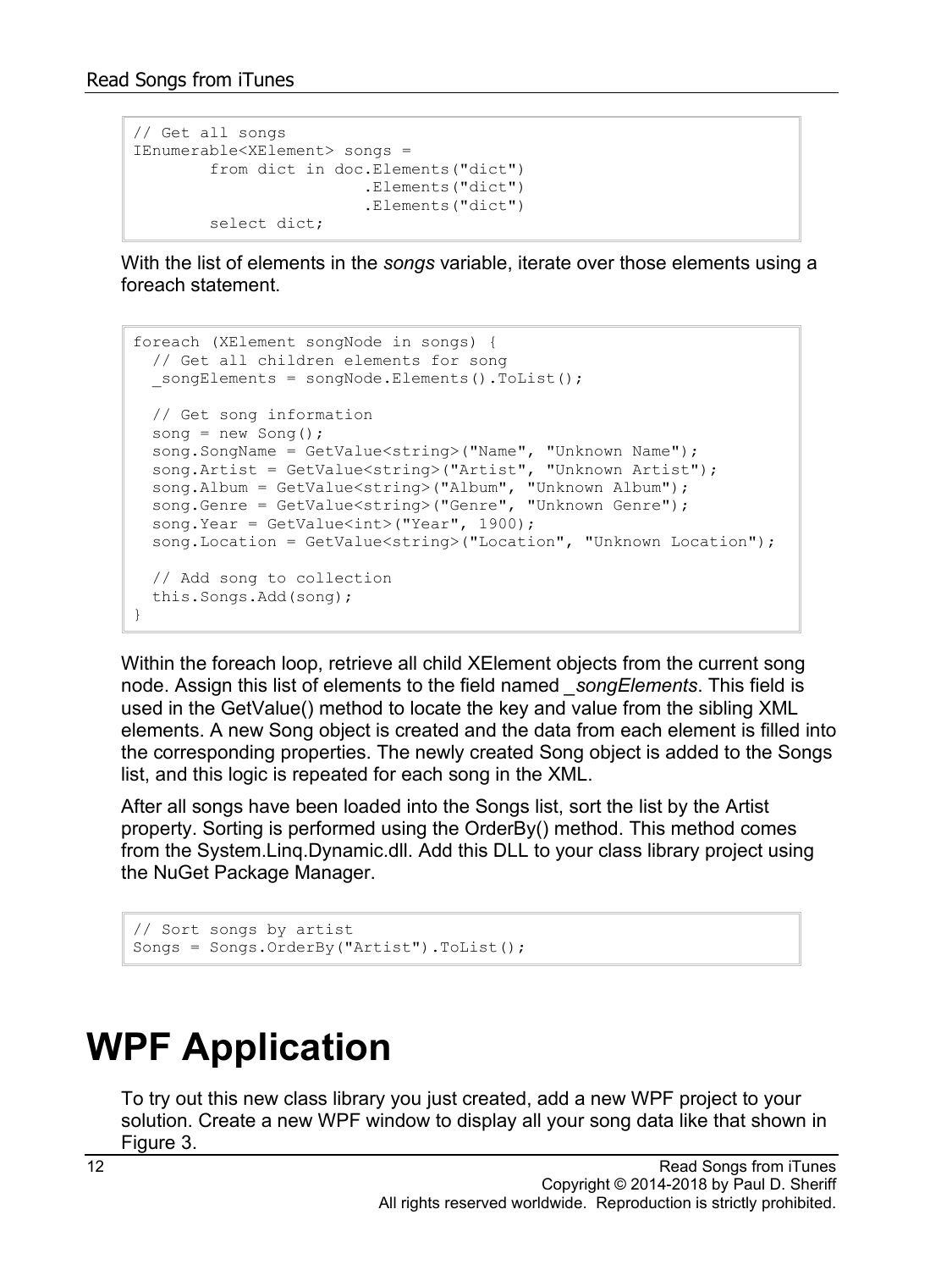| <b>Tunes Songs</b>          |                        |                        |       |      | $\times$<br>$\Box$             |
|-----------------------------|------------------------|------------------------|-------|------|--------------------------------|
| Location of Library.xml     | D:\MyStuff\Library.xml |                        |       |      |                                |
| <b>Get Songs</b>            |                        |                        |       |      |                                |
| Song Name                   | Artist                 | Album                  | Genre | Year |                                |
| When I'm Gone               | 3 Doors Down           | Away From The Sun      | Rock  |      | 2002 P:\Music\3 Doors Down\Awa |
| Away From The Sun           | 3 Doors Down           | Away From The Sun      | Rock  | 2002 | P:\Music\3 Doors Down\Awa      |
| The Road Im On              | 3 Doors Down           | Away From The Sun      | Rock  | 2002 | P:\Music\3 Doors Down\Awa      |
| <b>Ticket To Heaven</b>     | 3 Doors Down           | Away From The Sun      | Rock  | 2002 | P:\Music\3 Doors Down\Awa      |
| Here Without You            | 3 Doors Down           | Away From The Sun      | Rock  | 2002 | P:\Music\3 Doors Down\Awa      |
| <b>Dangerous Game</b>       | 3 Doors Down           | Away From The Sun      | Rock  | 2002 | P:\Music\3 Doors Down\Awa      |
| <b>Going Down In Flames</b> | 3 Doors Down           | Away From The Sun      | Rock  | 2002 | P:\Music\3 Doors Down\Awa      |
| Kryptonite                  | 3 Doors Down           | The Better Life        | Rock  | 2000 | P:\Music\3 Doors Down\The      |
| Duck and Run                | 3 Doors Down           | The Better Life        | Rock  | 2000 | P:\Music\3 Doors Down\The      |
| Not Enough                  | 3 Doors Down           | The Better Life        | Rock  | 2000 | P:\Music\3 Doors Down\The      |
| <b>Be Like That</b>         | 3 Doors Down           | The Better Life        | Rock  | 1999 | P:\Music\3 Doors Down\The      |
| Life of My Own              | 3 Doors Down           | The Better Life        | Rock  | 2000 | P:\Music\3 Doors Down\The      |
| <b>Better Life</b>          | 3 Doors Down           | The Better Life        | Rock  | 2000 | P:\Music\3 Doors Down\The      |
| Down Poison                 | 3 Doors Down           | The Better Life        | Rock  | 2000 | P:\Music\3 Doors Down\The      |
| By My Side                  | 3 Doors Down           | The Better Life        | Rock  | 2000 | P:\Music\3 Doors Down\The      |
| Second Chance               | 38 Special             | <b>Monster Ballads</b> | Rock  | 1999 | P:\Music\38 Special\Monste v   |
|                             |                        |                        |       |      |                                |
| <b>Total Songs</b>          | 9.139                  |                        |       |      |                                |

<span id="page-12-0"></span>Figure 3: Create a WPF window to display all your songs from iTunes.

#### **XAML for the WPF Window**

Below is the XAML needed to build the WPF window shown in [Figure 3.](#page-12-0)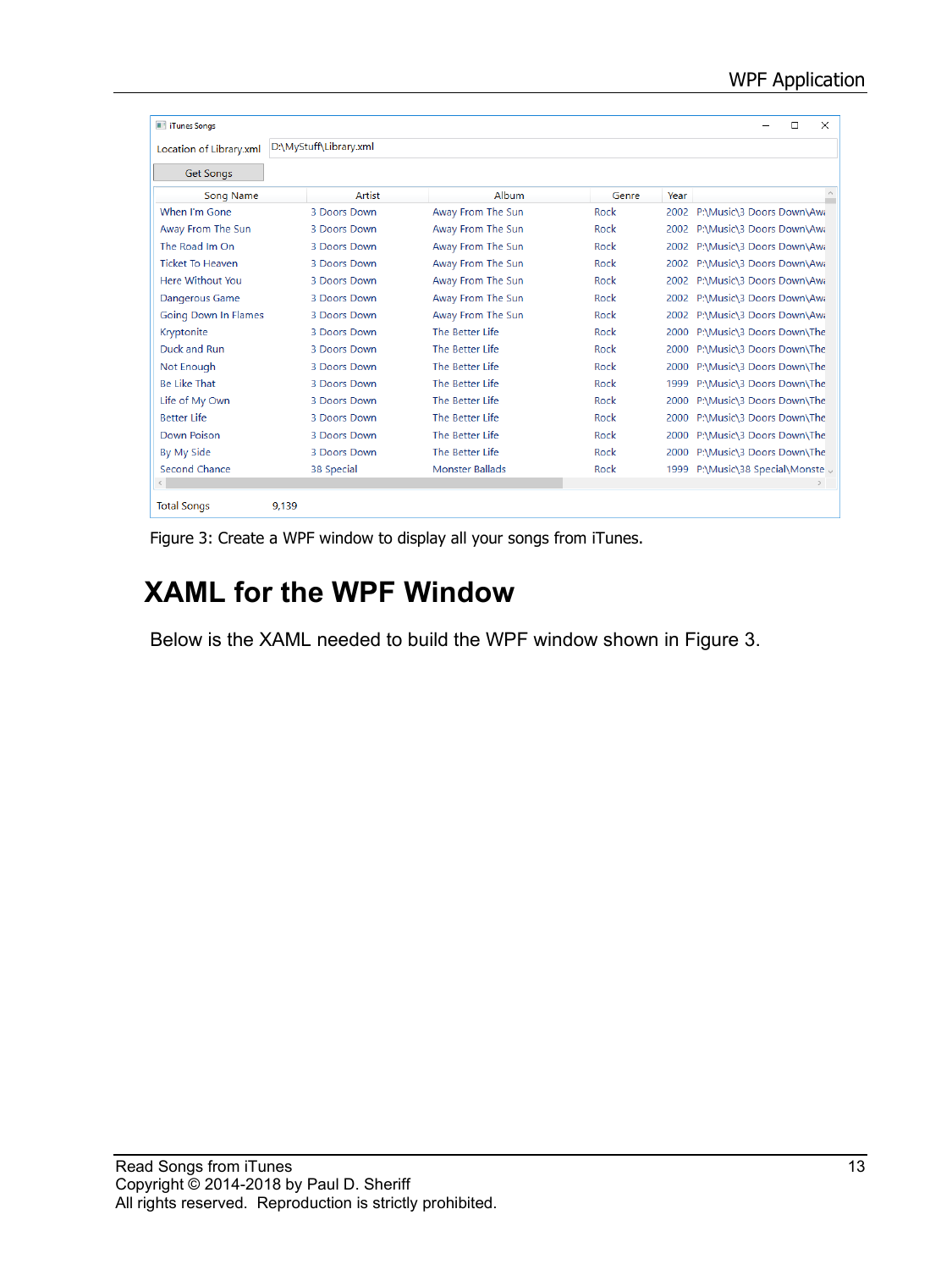```
<Window x:Class="DecodeiTunes.MainWindow"
xmlns="http://schemas.microsoft.com/winfx/2006/xaml/presentation"
         xmlns:x="http://schemas.microsoft.com/winfx/2006/xaml"
         xmlns:d="http://schemas.microsoft.com/expression/blend/2008"
         xmlns:mc="http://schemas.openxmlformats.org/markup-
compatibility/2006"
         xmlns:local="clr-namespace:DecodeiTunes"
         mc:Ignorable="d"
         FontSize="16"
         Title="iTunes Songs"
         WindowStartupLocation="CenterScreen">
  <Window.Resources>
     <Style TargetType="Label">
       <Setter Property="Margin"
               Value="4" />
     </Style>
     <Style TargetType="TextBox">
       <Setter Property="Margin"
              Value="4" />
     </Style>
     <Style TargetType="Button">
       <Setter Property="Margin"
               Value="4" />
     </Style>
     <Style TargetType="ListView">
       <Setter Property="Margin"
              Value="4" />
     </Style>
   </Window.Resources>
   <Grid>
     <Grid.ColumnDefinitions>
       <ColumnDefinition Width="Auto" />
       <ColumnDefinition Width="*" />
     </Grid.ColumnDefinitions>
     <Grid.RowDefinitions>
       <RowDefinition Height="Auto" />
       <RowDefinition Height="Auto" />
       <RowDefinition Height="*" />
       <RowDefinition Height="Auto" />
     </Grid.RowDefinitions>
     <Label Grid.Column="0">Location of Library.xml</Label>
     <TextBox x:Name="txtFileName"
              Grid.Column="1"></TextBox>
     <Button x:Name="btnGetSongs"
             Grid.Row="1"
             Content="Get Songs"
             Click="btnGetSongs_Click" />
     <ListView x:Name="lstSongs"
               ItemsSource="{Binding}"
               ScrollViewer.HorizontalScrollBarVisibility="Visible"
               ScrollViewer.VerticalScrollBarVisibility="Visible"
               Grid.Row="2"
               Grid.ColumnSpan="2">
       <ListView.View>
         <GridView>
```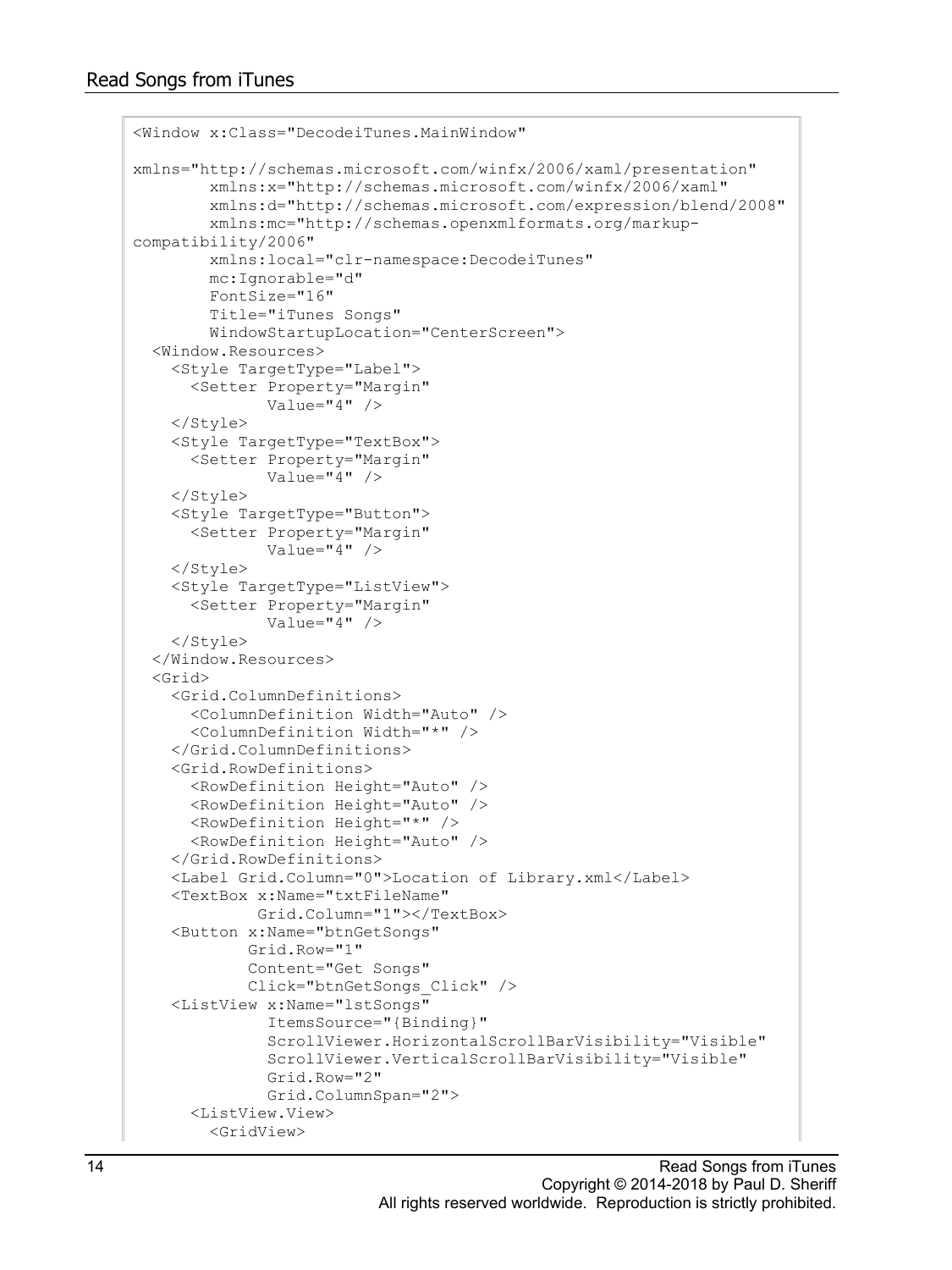```
 <GridViewColumn Header="Song Name"
                            Width="Auto"
                           DisplayMemberBinding="{Binding 
Path=SongName}" />
           <GridViewColumn Header="Artist"
                           Width="Auto"
                          DisplayMemberBinding="{Binding 
Path=Artist}" />
           <GridViewColumn Header="Album"
                            Width="Auto"
                           DisplayMemberBinding="{Binding 
Path=Album}" />
           <GridViewColumn Header="Genre"
                           Width="Auto"
                           DisplayMemberBinding="{Binding 
Path=Genre}" />
           <GridViewColumn Header="Year"
                            Width="Auto"
                           DisplayMemberBinding="{Binding Path=Year}" 
/ <GridViewColumn Header="File Path/Name"
                           Width="Auto"
                           DisplayMemberBinding="{Binding 
Path=Location}" />
         </GridView>
      </ListView.View>
     </ListView>
     <Label x:Name="lblSongCount"
            Content="Total Songs"
           Grid.Row="3" />
     <Label x:Name="lblCount"
            Content="0"
            Grid.Column="1"
            Grid.Row="3" />
   </Grid>
</Window>
```
#### **WPF Window Code**

Notice there is a button on this window to call a Click event named btnGetSongs\_Click(). In this click event is where you write the code to connect to the AppleTunesLibrary.AppleSongReader class. Be sure to add a reference from the WPF project to the Class Library project. Below is the code you enter for this click event.